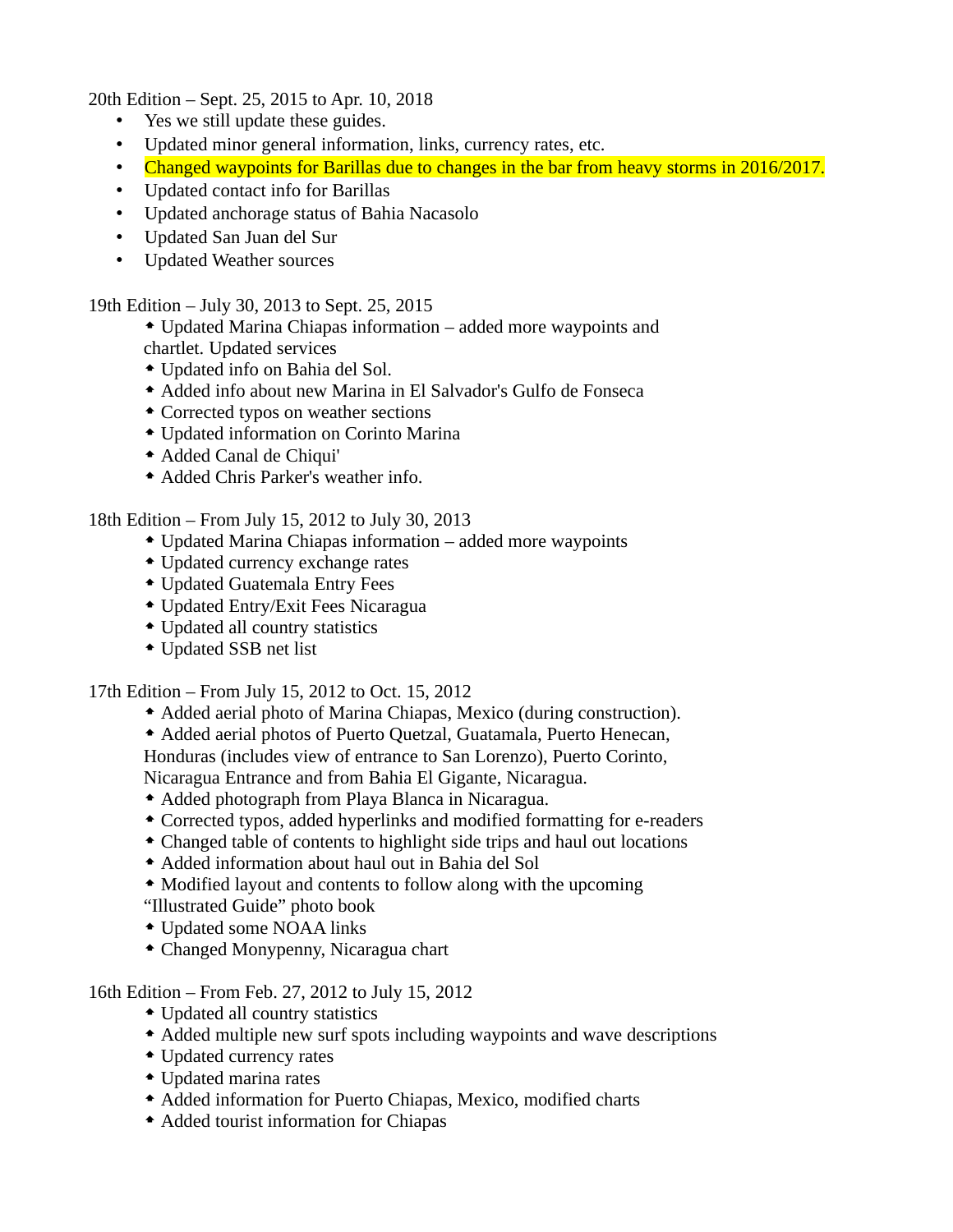- Updated fees and visa processes
- Added more information about weather and resources
- Added information about flying out of El Salvador with pets
- Added Puerto Acajutla approach waypoint
- Cleaned up text, reorganized some sections.
- Modified format for EPUB/MOBI formats

15th Edition – From Dec. 5, 2011 to Feb. 27, 2012

 $\rightarrow$  Minor update to reflect the domain change. Changed email and weblinks to svsarana.com

14th Edition – From Aug. 14 2011 to Dec. 5, 2011

 $\rightarrow$  Added info on rally to El Salvador

 $\rightarrow$  Corrected problem with page numbers not appearing on all sections of the book

- $\rightarrow$  Fixed typos and added more explanations where the text was too brief.
- $\rightarrow$  Updated information on Barrillas

 $\rightarrow$  Removed Port Overview page as it wasn't very helpful and the data was lost during revision 13

- $\rightarrow$  Fixed problem with some embedded fonts due to Adobe bug.
- $\rightarrow$  Updated Puerto Chiapas, Mexico marina information.

13th Edition – From Feb. 14, 2011 to Aug. 14 2011

- $\rightarrow$  Updated and added more weather information
- $\rightarrow$  Updated currency exchange rates.
- $\rightarrow$  Updated information on Puerto Chiapas (a.k.a Puerto Madero) in many areas of the book. Including a diagram of the new marina and their services

opening October.

 $\rightarrow$  Updated information on Guatemala and prices.

 $\rightarrow$  Added information about hauling your boat from one ocean to the other overland in Guatemala.

- $\rightarrow$  Updated El Salvador information and prices.
- $\rightarrow$  Updated parts of Nicaragua and prices.
- $\rightarrow$  Added anchorage to Puerto Corinto and dinghy landing waypoint to Corinto. Also added more information about Marina Corinto.
- $\rightarrow$  Updated Honduras Information
- $\rightarrow$  Modified cover again.
- $\rightarrow$  Updated html links

12th Edition – From July 1, 2010 to Feb. 14, 2011

 $\rightarrow$  Moved Corinto waypoint to the south and away from the power plant based on discussions with Ivan about the harbor after he surveyed the site in his boat.

 $\rightarrow$  Fixed spot forecast waypoint for the Tehuantepec

 $\rightarrow$  Added Solmate Santiago weather information for Tpec and Gap Winds (just the basics are here but in the next revision there will be more information on how to use his forecasts and understand what they mean).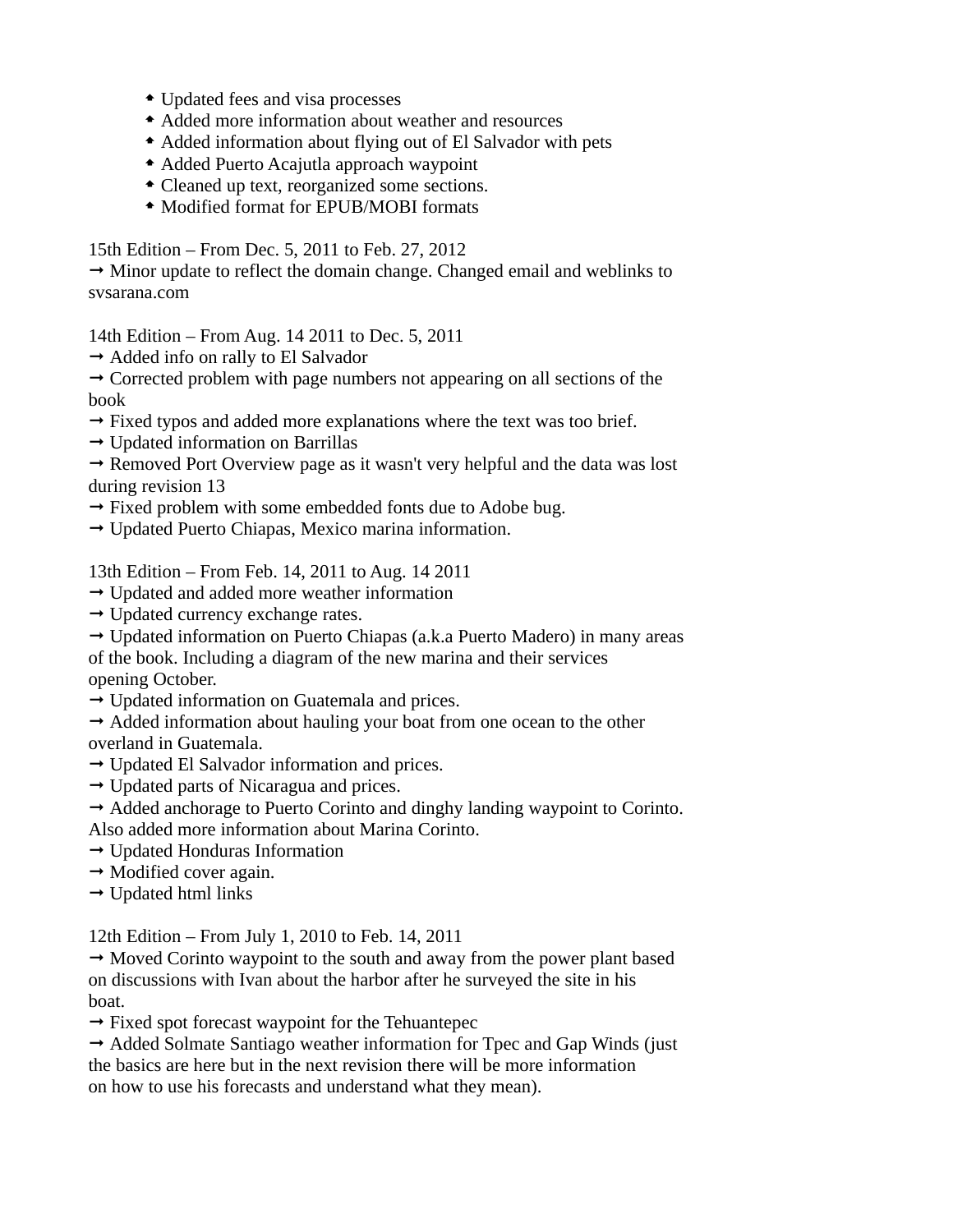11th Edition – From February 1, 2010 to July 1, 2010

- $\rightarrow$  Corrected typos
- $\rightarrow$  Updated Exchange rates
- $\rightarrow$  Updated SSB/HAM nets (again)

 $\rightarrow$  Updated Puerto Quetzal, Guatemala with more accurate pricing, agents,

surfing and shopping.

 $\rightarrow$  Added Import Permit Charge for El Salvador.

 $\rightarrow$  Added about 4 pages about Puerto Chiapas (Puerto Madero), Mexico to dispel rumors and provide accurate waypoints. Who knew there are fantastic grocery stores in the nearby city of Tapachula? Now you know too.

 $\rightarrow$  Added more surf spots in Guatemala, El Salvador and Nicaragua based on meeting and talking with other surfers (traveling by land).

10th Edition Changes from June 25, 2009 to February 1, 2010

- $\leftrightarrow$  Corrected few typos
- $\leftrightarrow$  Updated Officialdom information on CA-4 visas.
- $\leftrightarrow$  Updated Exchange rates
- $\leftrightarrow$  Added information about Lonely Planet's e-book program
- $\leftrightarrow$  Re-organized Tehuantepec strategy
- $\leftrightarrow$  Added additional Tehuantepec information
- $\leftrightarrow$  Added additional gap wind information

 $\leftrightarrow$  Added "clearing out of mexico" section as things keep evolving.

 $\leftrightarrow$  Updated all four countries overview information.

 $\leftrightarrow$  Removed anchorage list from southern Mexico because Mexico is outside the coverage of the guide book, and the other Central American anchorages are already listed in the book.

 $\leftrightarrow$  Due to the permanent failure of the QSAT satellite system in Nov. 2009, the weather links for information from these satellites was removed.

- Updated Quetzal, Guatemala
- $\leftrightarrow$  Updated Acajutla, El Salvador with dinghy landing and other bits of info.
- $\leftrightarrow$  Added new city map of Zacatecoluca to Bahia del Sol section.

 $\leftrightarrow$  Updated Barillas, El Salvador with prices, services and more approach info and new contact info.

 $\leftrightarrow$  Updated Corinto information including info on the work-in-progress Marina Corinto.

 $\leftrightarrow$  Added new city maps for Corinto, Chinandega

 $\leftrightarrow$  Updated El Asterillo anchorage, added notes about southern reef, updated satellite image

 $\leftrightarrow$  Fixed wrong satellite image of Pie del Gigante, the image was obviously in the wrong place and even labeled Masachapa since Edition 8…doesn't anyone notice these things or is it a silent conspiracy?

 $\leftrightarrow$  Added city map of San Juan del Sur, updated SJdS info. Removed Dr. Jim as a vet as he left SJdS last year.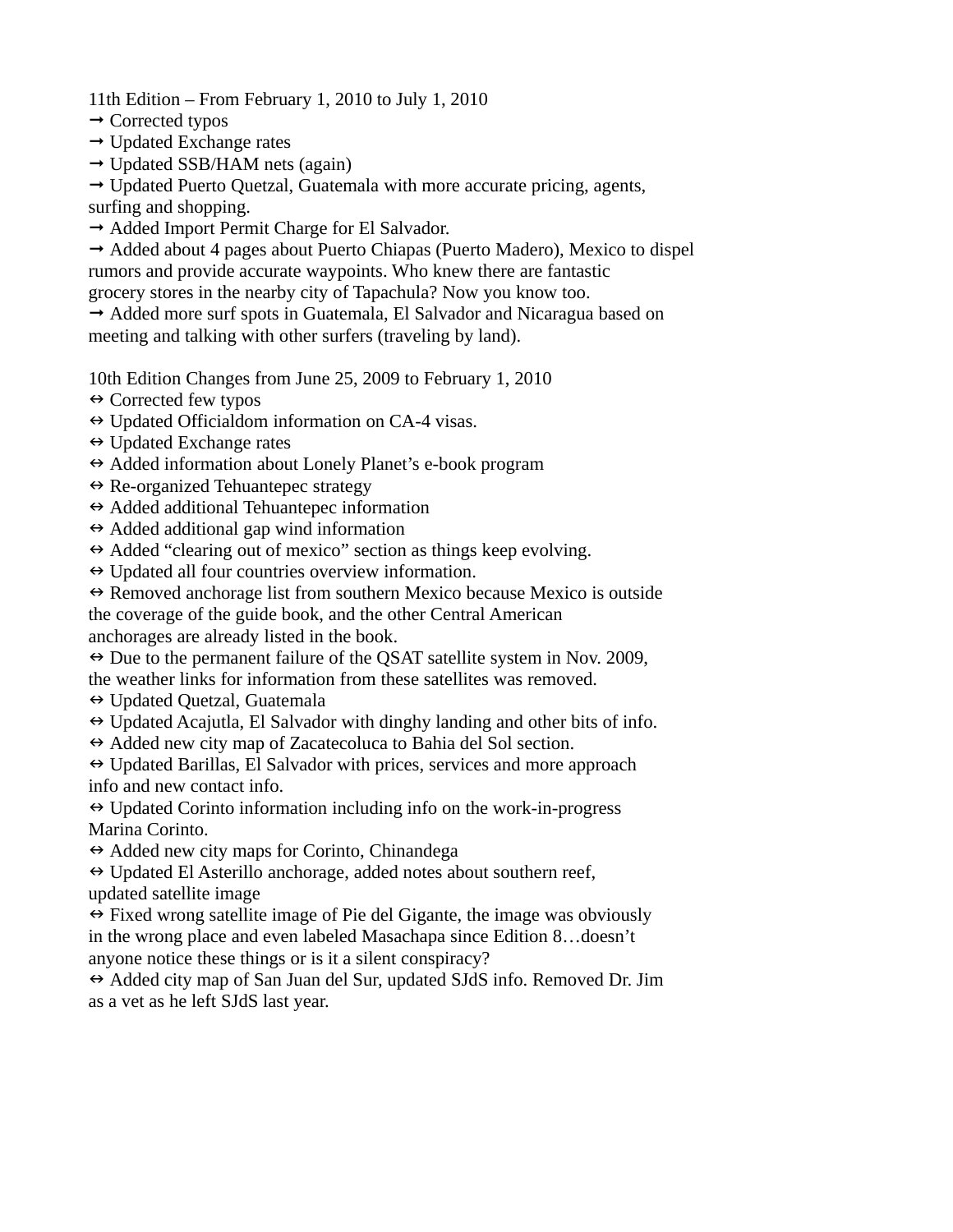- $\leftrightarrow$  Updated Vendor List
- 9th Edition Changes from January 25, 2009 to June 25, 2009
- $\leftrightarrow$  Changed Cover
- $\leftrightarrow$  Updated weather information
- $\leftrightarrow$  Updated currency information
- Updated Bahia del Sol, El Salvador
- $\leftrightarrow$  Updated Transito, Nicaragua
- $\leftrightarrow$  Updated San Juan del Sur, Nicaragua
- $\leftrightarrow$  Updated Puesta del Sol, Nicaragua
- $\leftrightarrow$  updated Barillas, El Salvador
- updated Acajutla, El Salvador
- $\leftrightarrow$  updated vendor lists

8th Edition Changes from August 15 2008 to January 25, 2009

- $\leftrightarrow$  Improved satellite images
- Updated Bahia del Sol
- $\leftrightarrow$  Changed instructions for how to receive updated copies
- $\leftrightarrow$  Fixed text format on a few pages

 $\leftrightarrow$  Made weather calendar less color dependant for black and white printouts

 $\leftrightarrow$  Added more cross references for side trips and in-land tour ideas

7th Edition Changes from March 15 2008 to August 15 2008

- $\leftrightarrow$  Updated all satellite images with replacement images, changed the units
- to be more user friendly (degrees and minutes, no seconds).

 $\leftrightarrow$  Updated San Juan del Sur Approach (they still painted the buoy the wrong color  $\Omega$ )

- $\leftrightarrow$  Updated vendor lists in Appendix (mostly for Panama and Ecuador)
- $\leftrightarrow$  Updated overviews of countries and currency rates.
- Updated Bahia del Sol information
- $\leftrightarrow$  Corrected order of Mexican Anchorages (Bahia Dulce was out of place)
- $\leftrightarrow$  Updated the links to www.sailsarana.com
- $\leftrightarrow$  Updated all satellite images, changed the units to be more user friendly

 Updated approach information for Puesta del Sol (added new image, an additional waypoint and updated text)

- $\leftrightarrow$  Updated VISA information (CA-4 is now in effect)
- $\leftrightarrow$  Updated hurricane info for Tropical Storm Alama (2008)
- $\leftrightarrow$  Updated grib weather strings for use the new higher resolution option

6th Edition Changes from February 15 2008 to March 15 2008

- Corrected Nacasolo (Nicaragua) anchor waypoint
- $\leftrightarrow$  Fixed two more typos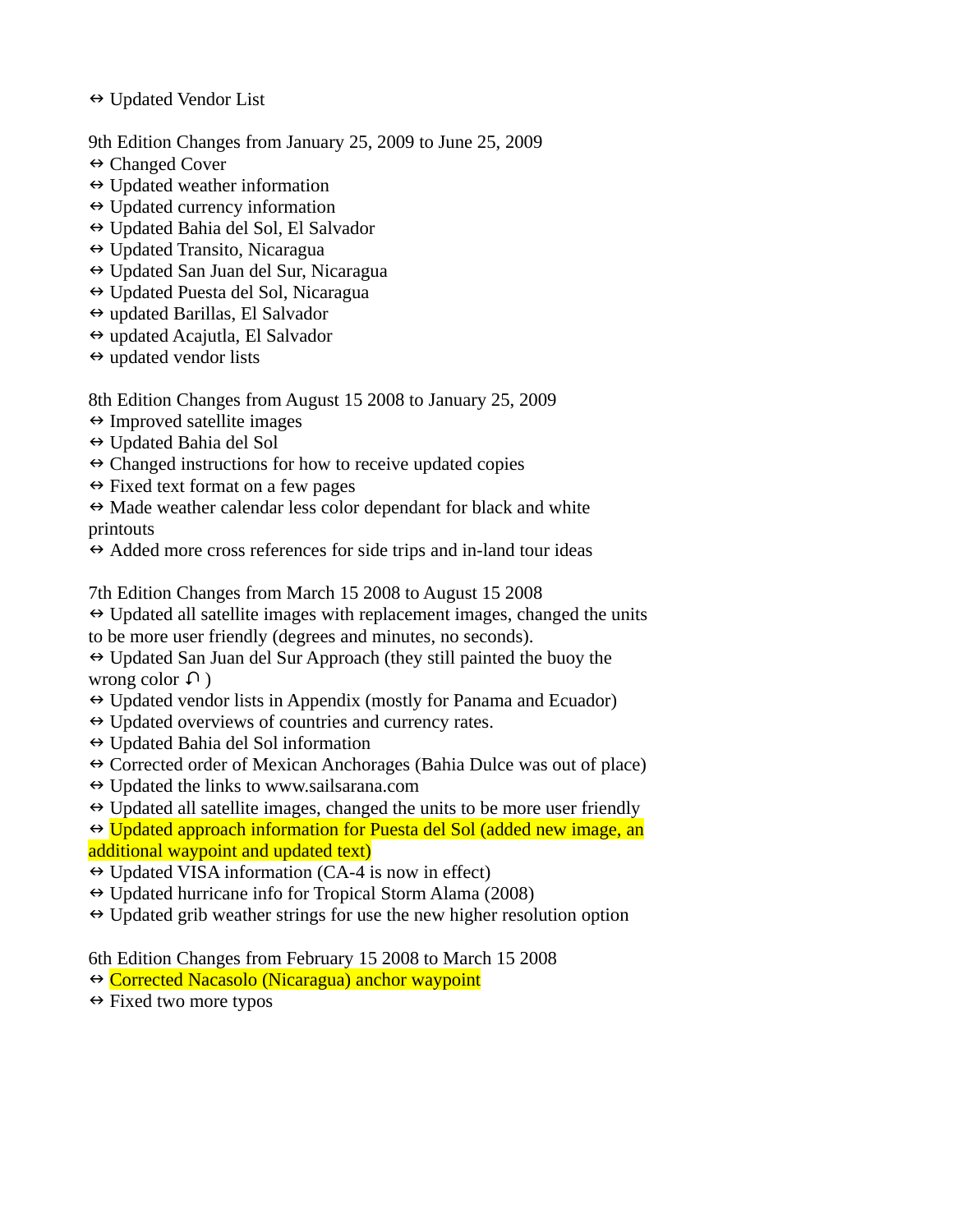- $\leftrightarrow$  Added businesses to the sailors resources section
- $\leftrightarrow$  Updated Playa Manzanillo, Nicaragua description during Papagayos

5th Edition Changes from December 15, 2007 to February 15 2008  $\leftrightarrow$  Correction to Official formalities on El Asterillo (No Name), Nicaragua about the presence of the port captain for checking in and out.  $\leftrightarrow$  Generic edits and typo fixes.

4th Edition Changes from October 15, 2007 to December 15,2007

- $\leftrightarrow$  -Added Playa Manzanillo anchorage for Southern Nicaragua
- $\leftrightarrow$  -Added 10 surf spots and waypoints for Southern Nicaragua

 $\leftrightarrow$  -Added about 18 anchorages for Southern Nicaragua including corrections to existing charts (added 4 more charts).

 $\leftrightarrow$  -Added more companies to marine vendors in the Appendix

- $\leftrightarrow$  -Added list of on-line groups for resources
- $\leftrightarrow$  -Added another hike in San Juan del Sur, updated info on original hike

 $\leftrightarrow$  -Added New immigration procedure for San Juan del Sur which makes life easy.

- $\leftrightarrow$  -Added general section on Entering/Exiting and official paperwork.
- $\leftrightarrow$  -Updated some text on Corinto about the estuary anchorage.
- $\leftrightarrow$  -Added section on Officials and required paperwork
- $\leftrightarrow$  -Added philosophy about the guidebook
- $\leftrightarrow$  -Added a thank you section for cruisers who contribute updates

3rd Edition changes from SEPTEMBER 15, 2007 to OCTOBER 15, 2007

- $\leftrightarrow$  -Updated appendix for marine vendors
- $\leftrightarrow$  -Updated San Lorenzo Honduras sketch
- $\leftrightarrow$  -Updated San Juan del Sur Bus Info, and Services
- $\leftrightarrow$  -Added Currency Info for countries
- $\leftrightarrow$  -Updated entrance diagram for Barillas
- $\leftrightarrow$  -Clarified section on entry fees for Guatemala

 $\leftrightarrow$  -Updated San Juan del Sur Approach information about the buoy,

Japanese yard and buying ice. (Hopefully after my explanations and the

copy of IALA B regulations they will paint the buoy green instead of red.)

 $\leftrightarrow$  -Updated side trips for two El Salvador ports.

2nd Edition Changes from JULY 15, 2007 to SEPTEMBER 15, 2007

- $\leftrightarrow$  -Added Port Index (Appendix)
- $\leftrightarrow$  -Added Marine Resources for Sailors (Appendix)
- $\leftrightarrow$  -Added text about Atlantic Hurricanes crossing into the Pacific

 $\leftrightarrow$  -Added text to San Juan del Sur about getting a bus to the border for checking-out

- -Added Table of Contents
- $\leftrightarrow$  -Changed the getting updates section to use the website database